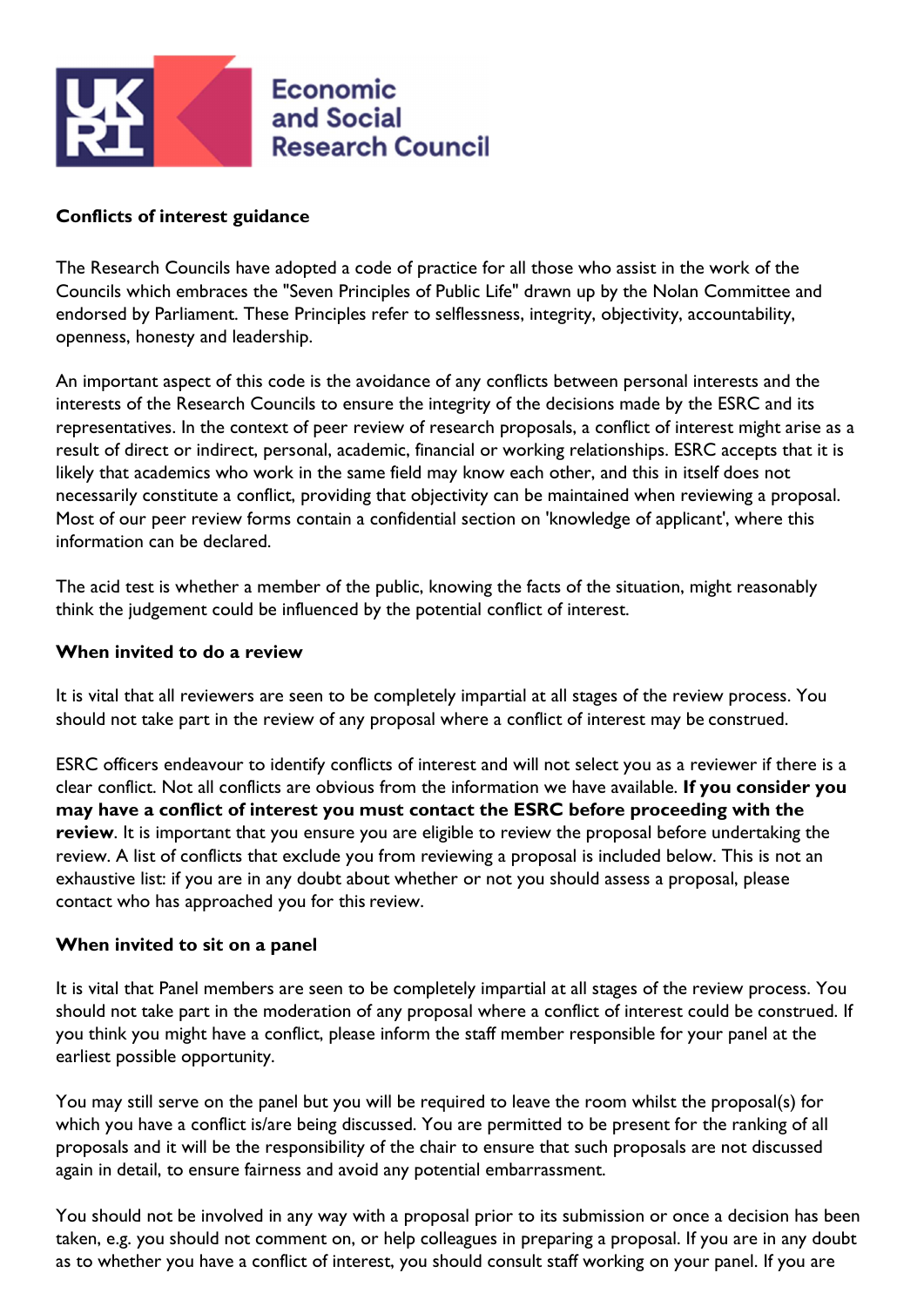approached by applicants to discuss their proposals in any way – whether it be before, during or after the assessment process – you should decline. You are free to talk to applicants about the Council's structures, policies and modes of operation, so long as the information is in the public domain (e.g. in the Research Funding Guide or on the website). You must not divulge information about individual awards or application statistics, unless the information is already in the public domain (via press release, Annual Reports, etc.).

## Examples of conflicts of interests

Examples of instances where a conflict of interest could occur for a reviewer or panel member are given below. This is not an exhaustive list, and if you are in any doubt about whether or not you should assess a proposal due to a possible conflict of interest, please contact who has approached you for a review. Please note that the types of conflicts of interest which apply to the Principal Investigator also apply equally to any Co-Investigator(s) on an application.

# Relationship with applicant(s)

- Have a close family relationship (e.g. spouse, partner, parent, sibling, child, in-law) or share a household with any individual named on the proposal;
- Have an existing business or professional relationship with any individual named on the proposal;
- Have had a PhD/PhD Supervisor relationship with any of the applicants in the last ten years.
- Have collaborated on a research project and/or have co-published with any individual named on the proposal in the last three years;
- Are directly involved in the work that the applicant proposes to carry out and/or have assisted the applicant with their application for funding;

## Organisational conflict

- Are a current member of staff or a Professor Emeritus/Emerita at the same research organisation as any individual named on the proposal;
- Are at a past research organisation or have recently moved from the current research organisation of any individual named on the proposal;
- Are at the same research organisation as another reviewer on the proposal;
- Are at a research organisation that is named as a project partner on the proposal or is the same organisation as that of a visiting researcher on the proposal;
- Have a vested interest, or stand to gain a financial or professional advantage from a particular outcome for an application which they are asked to review;

# Current involvement with the ESRC

- Are intending to submit or have already submitted a proposal to the same competition as the application which they have been asked to review. For schemes which operate without closing dates, if they have or are intending to submit a proposal within 3 months of being asked to provide a review;
- Have been unsuccessful within the last 3 months in the same competition as the application being reviewed;
- Have been approached and agreed to be a member of a committee connected with a research project, for example an advisory group or steering committee.
- Are invited to sit on a panel which will moderate an application for which they have already submitted a review.